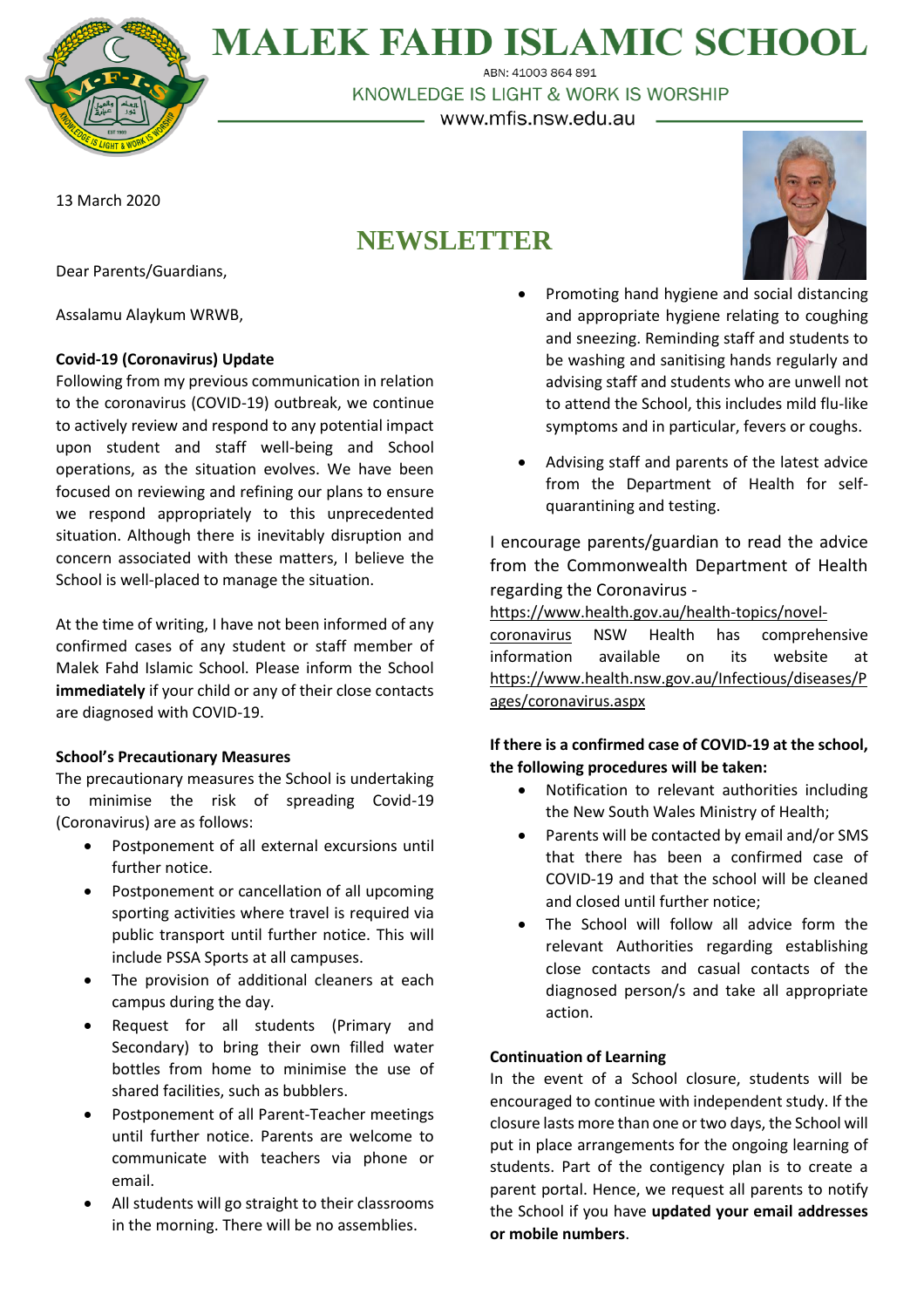The School will be using these emails to create and confirm logins. Initially work will be sent through for all Primary students to their parent's email addresses and all Secondary students will receive their work on their school email addresses which they have been issued with.

#### **International Women's Day**

International Women's Day is celebrated in many countries around the world on  $8<sup>th</sup>$  of March. It is a day when all women are recognised for their achievements. The Greenacre Secondary campus marked International Women's Day with a whole school assembly on the 10<sup>th</sup> March. The theme for this year was 'I am Generation Equality: Realizing Women's Rights' which focuses on advancing gender equality and the empowerment of women.

The special guest for the event was Ms Arwa Abousamra who is a well respected and successful author. Arwa drew on her inspiring personal life experiences during her address. She spoke about the women in her life who helped shape her including her grandmother and mother. Arwa also gifted the school two copies of her book titled 'Tea with Arwa'. The School leader's also delivererd a powerful address on women's rights in Islam and compiled a slide show presentation on gender bias and the empowerment of women.

Mr Rixon acknowledged the achievements of some modern day Muslim women like Malala Yousafzai – Pakistani Nobel Prize winner, Tawakkol Karman, another Nobel Peace Prize winner and Fatima al-Fihri, Founder of the World's First University.



*Ms Houda Kbbar Head of Wellbeing*

#### **Meet and Greet with Parents**

I met with some wonderful parents at each of the campuses over an informal gathering that was organised over the last 2 weeks. Parents had the opportunity to raise any matters and issues of concern to them. I would like this to become a regular opportunity to connect with parents and the community. Dates for the upcoming meetings will be sent to parents via email at a later date.

#### **Year 12 Practice Examination**

The school will be conducting practice examinations for all Year 12 students at the end of the Term in Week 10 and 11 and continuing in Week 1 of Term 2. These examinations are not formal assessments but are designed to give students experience at sitting HSC style exams as well as the opportunity to gain further feedback on their skills and knowledge. A letter attached with the timetable will be sent home today.

#### **Skoolbag App for Parents**

The School has already moved to distributing the School Newsletters via email and through Skoolbag which was introduced in 2018. The SkoolBag app is a way of allowing parents to stay up-to date with newsletters, school events and notices. For you to be able to receive these notifications you will need to install the SkoolBag app on your phone and register. Instruction on how to do this can be found on the following website and the attached flyer below:

#### [www.moqproducts.com.au/skoolbag/installation-](http://www.moqproducts.com.au/skoolbag/installation-instructions/)

[instructions/](http://www.moqproducts.com.au/skoolbag/installation-instructions/) When searching for the school to add please make sure you type in Malek Fahd Islamic School and follow the steps to register.

#### **2020 Term Dates**

Please be advised the following are the dates of schooling for 2020. These dates have also been published on the school website.

Term 1 - Wed, 29<sup>th</sup> January to Thu, 9<sup>th</sup> April 2020 Term 2 - Tue, 28<sup>th</sup> April to Thu, 2<sup>nd</sup> July 2020 Term 3 - Tue, 21<sup>st</sup> July to Fri, 25<sup>th</sup> September 2020 Term 4 - Tue, 13<sup>th</sup> October to Fri, 4<sup>th</sup> December 2020

#### **School Uniform**

Parents are requested to make an appointment for fittings and uniform purchases by calling Midford directly on 0498 518 916 or by emailing malek.fahd@midford.com.au. You are also welcome to purchase uniforms online at your convenience. Your order will be filled when the store is next open. Website Address: https://schoolshop.midford.com.au/login/ passphase: malek1989

Kind regards,

Mr Bruce Rixon Principal